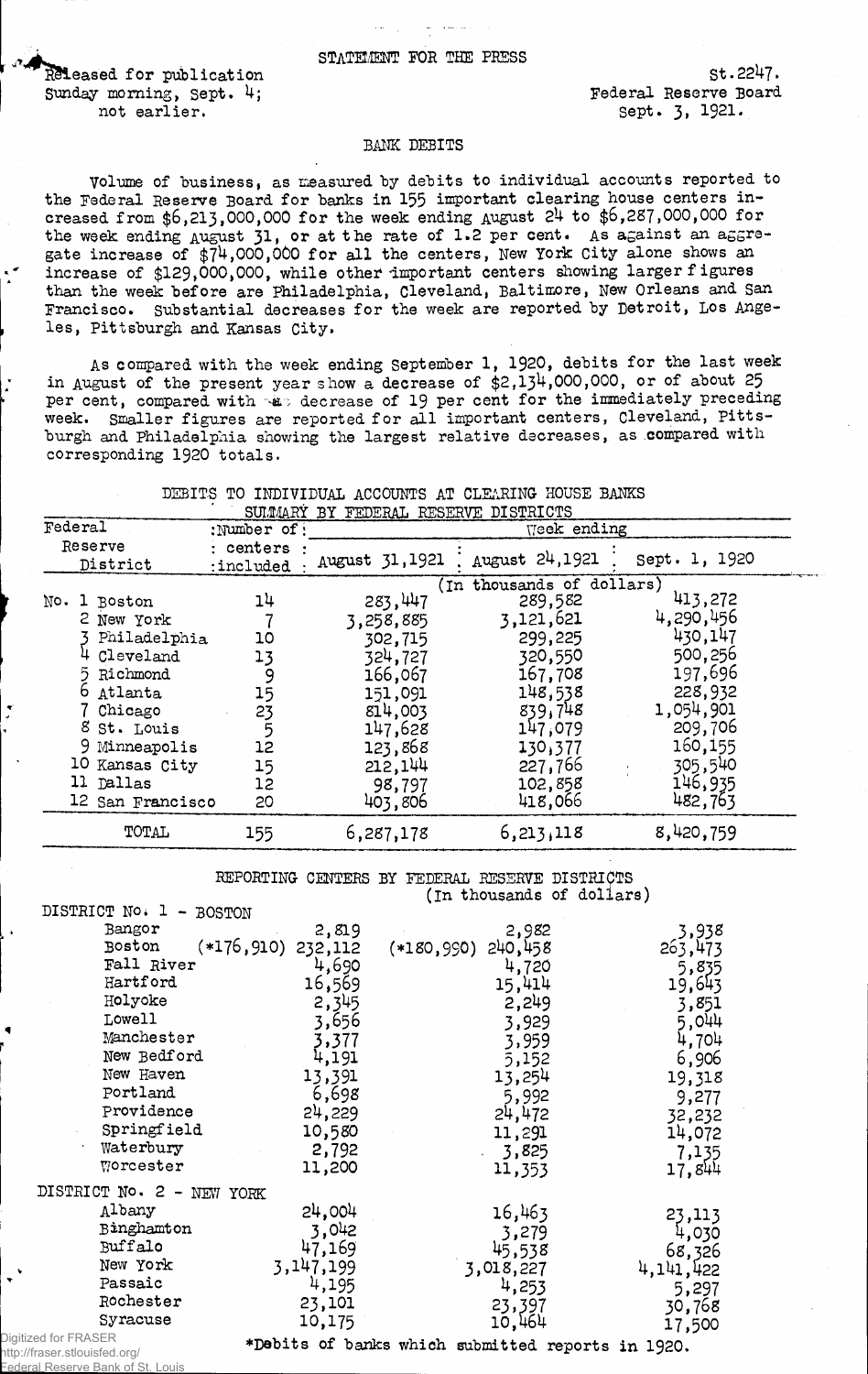|                                        |                    | DEBITS TO INDIVIDUAL ACCOUNTS AT CLEARING FOUSE BANKS<br>Week ending | st.2247a.                         |  |  |  |
|----------------------------------------|--------------------|----------------------------------------------------------------------|-----------------------------------|--|--|--|
|                                        | 1921<br>August 31. | : August 24, 1921:                                                   | Sept. 1, 1920                     |  |  |  |
|                                        |                    | (In thousands of dollars)                                            |                                   |  |  |  |
| DISTRICT No. 3 - PHILADELPHIA          |                    |                                                                      |                                   |  |  |  |
| Altoona                                | 2,764              | 2,691                                                                | 3,151                             |  |  |  |
| Chester                                | 3,127              | 3,708                                                                | 5,122                             |  |  |  |
| Harrisburg                             | 5,940              | 6,075                                                                |                                   |  |  |  |
| Johnstown                              | 4,332              | 4,021                                                                |                                   |  |  |  |
| Lancaster                              | 3,453              | 3,859                                                                | 4,660                             |  |  |  |
| Philadelphia                           | 252,081            | 244,058                                                              | 371,568                           |  |  |  |
| Reading                                | 5,108              | 5,850                                                                |                                   |  |  |  |
| Scranton                               | 12,379             | 14,232                                                               | 11,960                            |  |  |  |
| Trenton                                | 9,357              | 10,068                                                               | 11,569                            |  |  |  |
| Wilkes-Barre                           | 1,935              | 7,115                                                                | 8,215                             |  |  |  |
| Williamsport                           | 3,277              | 3,599                                                                |                                   |  |  |  |
| Wilmington                             | 5,231              | 6,756                                                                | $\frac{3}{6}$ , $\frac{765}{241}$ |  |  |  |
| York                                   | 3,111              | 3,139                                                                | 3,896                             |  |  |  |
|                                        |                    |                                                                      |                                   |  |  |  |
| DISTRICT No. 4 - CLEVELAND<br>Akron    |                    |                                                                      |                                   |  |  |  |
| Cincinnati                             | 10,751             | 11,800                                                               | 20,700                            |  |  |  |
| Cleveland                              | 48,490             | 50,191                                                               |                                   |  |  |  |
| Columbus                               | 101,204            | 88,410                                                               | 171,101                           |  |  |  |
| Dayton                                 | 24,299<br>14,568   | 22,139<br>10,954                                                     | 27,573<br>12,841                  |  |  |  |
| Erie                                   | 4,946              |                                                                      | 7,485                             |  |  |  |
| Greensburg                             | 3,744              | 5,315<br>3,487                                                       | 7,387                             |  |  |  |
| Lexington                              | 2,815              | 3,118                                                                | 4,122                             |  |  |  |
| Oil City                               | 1,583              | 1,727                                                                | 2,750                             |  |  |  |
| Pittsburgh                             | 120,543            | 129,857                                                              | 185,920                           |  |  |  |
| Springfield                            | 3,959              | 2,888                                                                | 3,665                             |  |  |  |
| Toledo                                 | 21,922             | 26,418                                                               | 30,981                            |  |  |  |
| Wheeling                               | 6,330              | 5,941                                                                | 10,677                            |  |  |  |
| Youngstown                             | 8,063              | 8,496                                                                | 15,054                            |  |  |  |
|                                        |                    |                                                                      |                                   |  |  |  |
| DISTRICT No. 5 - RICHMOND<br>Baltimore |                    |                                                                      |                                   |  |  |  |
| Charleston                             | 86,255             | 84,516                                                               | 98,314                            |  |  |  |
| Charlotte                              | 5,984              | 4,756                                                                | 5,875                             |  |  |  |
| Columbia                               | 4,510              | 4,560                                                                | 6,878                             |  |  |  |
| Greenville, S. C.                      | 3,523              | 3,783                                                                | 4,717                             |  |  |  |
| Huntington                             | 2,248              | 2,579                                                                |                                   |  |  |  |
| Norfolk                                | 4,048              | 4,271                                                                | 5,747                             |  |  |  |
| · Raleigh                              | 11,199             | 10,558                                                               | 17,995                            |  |  |  |
| Richmond                               | 500, 3             | 3,980                                                                | 3,400<br>24,996                   |  |  |  |
| Washington                             | 19,069<br>27,879   | 22,291                                                               |                                   |  |  |  |
| Wilmington                             | 4,120              | 28,993<br>4,170                                                      | 29,774                            |  |  |  |
| DISTRICT No. 6 - ATLANTA               |                    |                                                                      |                                   |  |  |  |
| Atlanta                                | 19,876             | 19,356                                                               | 26,452                            |  |  |  |
| Augusta                                | 4,192              | $-3,654$                                                             | 6,153                             |  |  |  |
| Birmingham                             | 8,808              | 10,759                                                               | 16,707                            |  |  |  |
| Chattanooga                            | 906ء5              | 6,685                                                                | 10,219                            |  |  |  |
| Jacksonville                           | 8,517              | 8,258                                                                | 12,665                            |  |  |  |
| Knoxville                              | 5,065              | 4,901                                                                | 7,310                             |  |  |  |
| Macon                                  | 3,229              | 3,406                                                                | 5,009                             |  |  |  |
| Mobile                                 | 4,648              | 4,720                                                                | 8,186                             |  |  |  |
| Montgomery<br>Nashville                | 3,000              | 3,200                                                                | 4,949                             |  |  |  |
| New Orleans                            | 22,223             | 23,271                                                               | 22,927                            |  |  |  |
| Pensacola                              | 50,373             | 45,343                                                               | 83,887                            |  |  |  |
| Savannah                               | 1,146              | 1,297                                                                | 2,487                             |  |  |  |
| <b>Tampa</b>                           | 8,939              | $8,329$<br>4,440                                                     | 15,015                            |  |  |  |
| Vicksburg                              | 4,017              |                                                                      | 5,675                             |  |  |  |
|                                        | 1,152              | 919                                                                  | 1,291                             |  |  |  |

Digitized for FRASER<br>http://fraser.stlouisfed.org/<br>Federal Reserve Bank of St. Louis

¢

٦

÷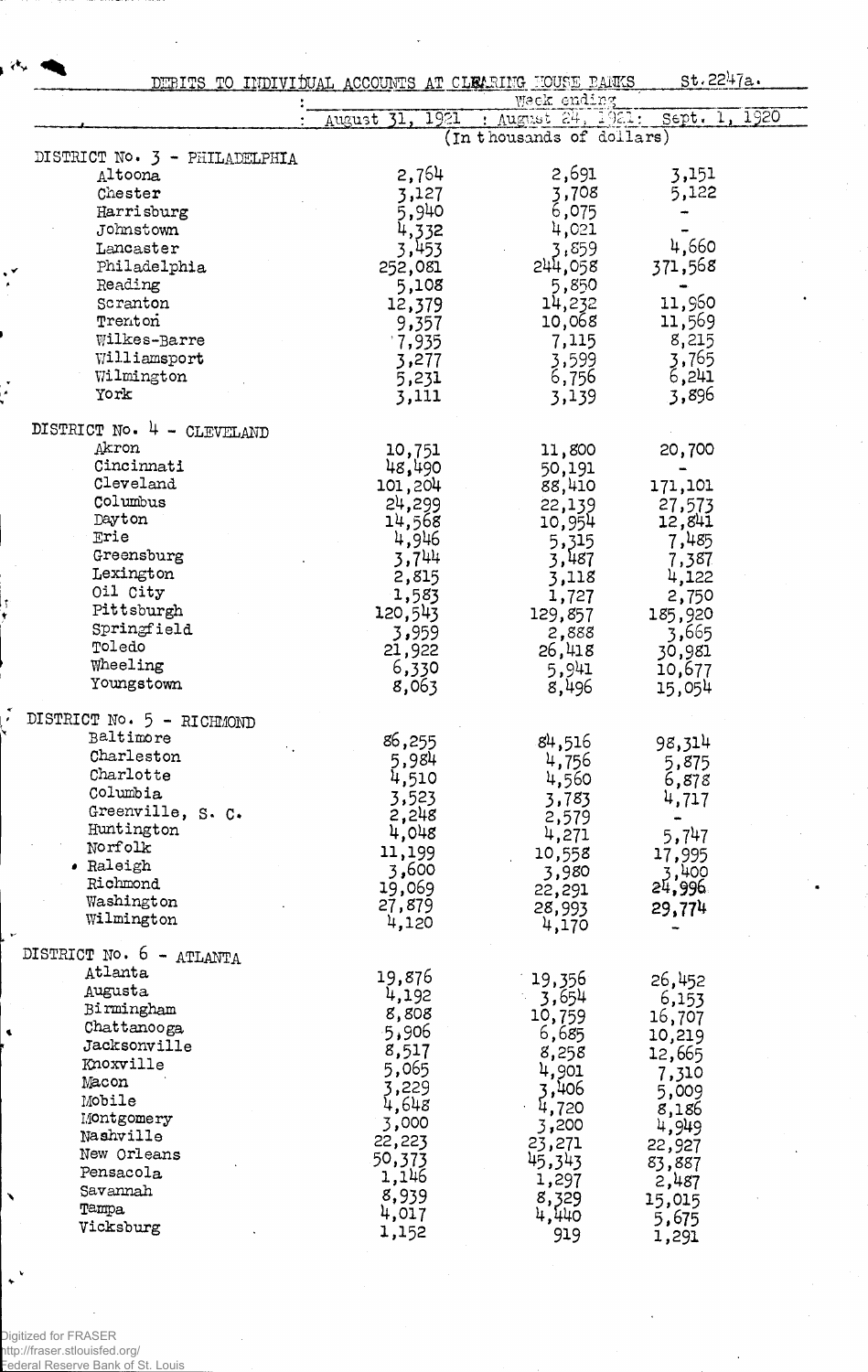|                               |                        | DEBITS TO INDIVIDUAL ACCOUNTS AT CLEARING HOUSE BANKS | st.2247b.         |
|-------------------------------|------------------------|-------------------------------------------------------|-------------------|
|                               | August 31              | Week ending<br>1921 : August 24, 1921 :               | Sept. 1, 1920     |
|                               |                        | (In thousands of dollars)                             |                   |
| DISTRICT No. 7 - CHICAGO      |                        |                                                       |                   |
| Bay City                      | 2,370                  | 2,147                                                 | 2,953             |
| Bloomington                   | 2,115                  | 1,918                                                 | 3,019             |
| Cedar Rapids                  | 8,329                  | 7,683                                                 | 10,112<br>685,164 |
| Chicago<br>Davenport          | 536,840<br>5,110       | 542,320<br>5,711                                      | 7,281             |
| Decatur                       | 2,910                  | 2,862                                                 | 4,259             |
| Des Moines                    | 13,064                 | 13,909                                                | 18,865            |
| Detroit                       | 100,756                | 113,050                                               | 104,058           |
| Dubuque                       | 2,137                  | 2,516                                                 | 3,127             |
| Flint                         | 4,711                  | 6,534                                                 | 10,481            |
| Ft. Wayne                     | 5,508                  | 5,796                                                 | 6,999             |
| Grand Rapids                  | 16,059                 | 18,598                                                | 20,466            |
| Indianapolis                  | 34,598                 | 26,127                                                | 59,451            |
| Jackson                       | 3,103                  | 3,642                                                 | 5,236             |
| Kalamazoo                     | 3,308                  | 3,389                                                 | 5,478             |
| Lansing<br>Milwaukee          | 4,595                  | 5,116<br>49,118                                       | 6,042<br>60,274   |
| Moline                        | 44,062<br>1,276        | 1,760                                                 | 2,828             |
| Peoria                        | 6,632                  | 6,686                                                 | 9,922             |
| Rockford                      | 3,538                  | 4,066                                                 | 5,962             |
| Sioux City                    | 5,879                  | 7,485                                                 | 14,223            |
| South Bend                    | 4,881                  | 6,650                                                 | 5,131             |
| Springfield, Ill.             | 4,872                  | 4,613                                                 |                   |
| Waterloo                      | 2,222                  | 2,665                                                 | 3,570             |
| DISTRICT No. 8 - ST. LOUIS    |                        |                                                       |                   |
| East St. Louis and            |                        |                                                       |                   |
| Nat'l. Stock Yards            | 7,021                  | 7,586                                                 |                   |
| Evansville                    | 4,336                  | 4,434                                                 | 4,760             |
| Little Rock                   | 8,424                  | 6,935                                                 | 7,720             |
| Louisville                    | $(*18,152)$<br>23,512  | $(*19,378)$<br>24,737                                 | 27,197            |
| Memphis<br>Quincy             | 19,299<br>1,669        | 16,762                                                | 30,286            |
| St. Louis                     | $(*97,417)$<br>107,656 | 1,733<br>$(*99,570)$ 110,188                          | 139,743           |
| Springfield, Mo.              | 2,177                  | 2,363                                                 |                   |
| DISTRICT No. 9 - MINNEAPOLIS  |                        |                                                       |                   |
| Aberdeen                      | 1,234                  | 1,129                                                 | 1,849             |
| Billings                      | 1,232                  | 1,552                                                 | 2,031             |
| Duluth                        | 18,077                 | 16,494                                                | 20,482            |
| Fargo                         | 2,459                  | 2,601                                                 | 3,499             |
| Grand Forks                   | 1,071                  | 1,028                                                 | 1,508             |
| Great Falls                   | 1,635                  | 1,396                                                 | 2,341             |
| Helena                        | 2,358                  | 2,357                                                 | 2,305             |
| Minneapolis<br>St. Paul       | 67,014                 | 69,982                                                | 83,885            |
| Sioux Falls                   | 22,830                 | 27,931                                                | 34,447            |
| Superior                      | 3,355<br>1,829         | 3,639                                                 | 4,993             |
| Winona                        | 774                    | 1,320<br>948                                          | 1,841<br>974      |
| DISTRICT No. 10 - KANSAS CITY |                        |                                                       |                   |
| Atchison                      | 982                    |                                                       |                   |
| Bartlesville                  | 1,533                  | 1,201<br>1,269                                        |                   |
| Cheyenne                      | 2,514                  | 1,441                                                 | 3,404<br>2,001    |
| Colorado Springs              | 2,266                  | 2,613                                                 | 3,204             |
| Denver                        | 29,627                 | 34,841                                                | 43,676            |
| Joplin                        | 1,571                  | 1,562                                                 | 2,940             |
| Kansas City, Kans.            | 2,891                  | 3,021                                                 | 3,634             |
| Kansas City, Mo.              | 67,805                 | 73,591                                                | 89,495            |
| Muskogee                      | 2,765                  | 2,509                                                 | 3,965             |
| Oklahoma City                 | 17,071                 | 16,485                                                | 29,269            |
| Omaha<br>Pueblo               | 38,540                 | 45,138                                                | 53,598            |
| St. Joseph                    | 4,273<br>14,341        | 4,357                                                 | 3,405             |
| Topeka                        | 2,717                  | 15,411<br>2,991                                       | 15,935            |
| Tulsa                         | 14,840                 | 11,711                                                | 3,827<br>31,244   |
| Wichita                       | 9,390                  | 10,826                                                | 15,943            |
| igitized for FRASER           |                        | *Debits of banks which submitted reports in 1920.     |                   |

Digitized for FRASER<br>http://fraser.stlouisfed.org/<br>Eederal Reserve Bank of St